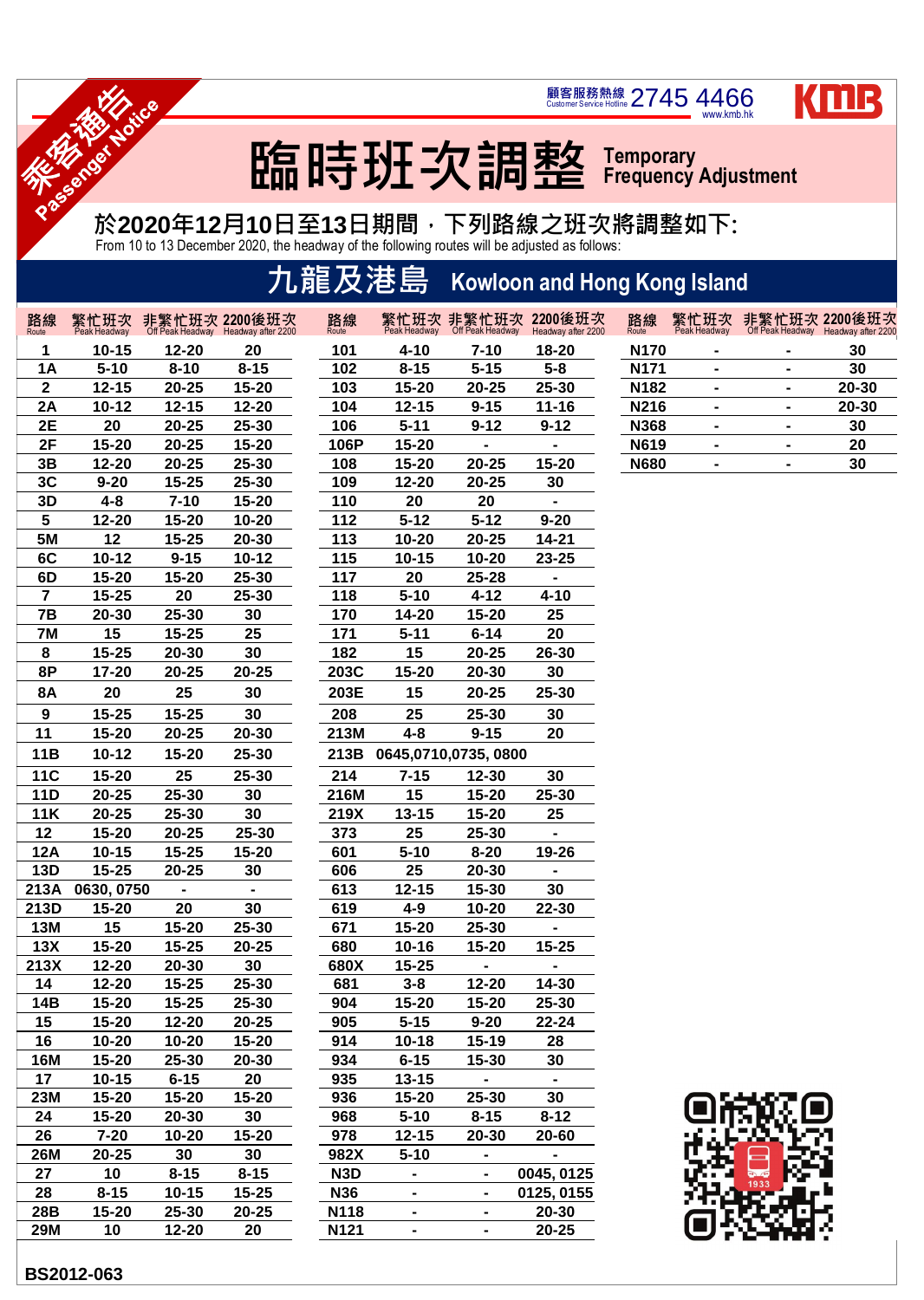www.kmb.hk

KMB



#### **臨時班次調整 Temporary Frequency Adjustment**

顧客服務熱線 2745 4466

### **於2020年12月10日至13日期間,下列路線之班次將調整如下:**

### **新界區 New Territories**

| R                             |                           |           |                                           |             |                      |                  | 於2020年12月10日至13日期間 · 下列路線之班次將調整如下:<br>From 10 to 13 December 2020, the headway of the following routes will be adjusted as follows: |             |                      |           |                                                      |
|-------------------------------|---------------------------|-----------|-------------------------------------------|-------------|----------------------|------------------|-------------------------------------------------------------------------------------------------------------------------------------|-------------|----------------------|-----------|------------------------------------------------------|
| 新界區<br><b>New Territories</b> |                           |           |                                           |             |                      |                  |                                                                                                                                     |             |                      |           |                                                      |
| 路線                            | 繁忙班次                      |           | 非繁忙班次 2200後班次                             | 路線<br>Route | 繁忙班次<br>Peak Headway | Off Peak Headway | 非繁忙班次 2200後班次<br>Headway after 2200                                                                                                 | 路線<br>Route | 繁忙班次<br>Peak Headway |           | 非繁忙班次 2200後班次<br>Off Peak Headway Headway after 2200 |
| Route<br>30X                  | Peak Headway<br>$20 - 25$ | $20 - 25$ | Off Peak Headway Headway after 2200<br>30 | <b>75X</b>  | $8 - 12$             | $12 - 15$        | $20 - 25$                                                                                                                           | 261         | 20                   | 20-30     | 30                                                   |
| 31                            | 12-20                     | $15 - 20$ | 20-25                                     | 78K         | 12-20                | 25-30            | 30                                                                                                                                  | 265B        | $5 - 12$             | $10 - 20$ | 20-30                                                |
| 31B                           | $12 - 20$                 | $15 - 20$ | 25                                        | <b>80P</b>  | $10 - 15$            |                  |                                                                                                                                     | 265M        | $5 - 10$             | $10 - 20$ | 22-30                                                |
| 32                            | 20                        | $20 - 25$ | 30                                        | 80          | $8 - 20$             | $7 - 20$         | 20-30                                                                                                                               | 268X        | $10 - 14$            | $15 - 30$ | 20-30                                                |
| 32M                           | 15-20                     | 20        | $15 - 17$                                 | <b>80K</b>  | $12 - 15$            | $15 - 20$        | 25                                                                                                                                  | 269B        | $8 - 15$             | 20-30     | 20-30                                                |
| 34                            | 15                        | $15 - 20$ | 25                                        | 80X         | $10 - 20$            | 12-25            | 25-30                                                                                                                               | 269M        | $10 - 15$            | 13-25     | 25-30                                                |
| 34M                           | $10 - 12$                 | 15-20     | 15                                        | 81          | $12 - 20$            | 12-20            | 20-25                                                                                                                               | 270         | 10                   | $12 - 15$ | 10                                                   |
| 36                            | $12 - 15$                 | 12-20     | 15-20                                     | 81C         | $12 - 15$            | 20-25            | $20 - 25$                                                                                                                           | 271         | 10-20                | $6 - 30$  | 20-25                                                |
| 37                            | 15-20                     | 20-30     | 25-30                                     | 281X        | $20 - 25$            |                  |                                                                                                                                     | <b>272S</b> | $5 - 15$             |           |                                                      |
| 37M                           | 12                        | 15        | 30-35                                     | 281B        | $15 - 20$            |                  |                                                                                                                                     | 273         | $4 - 5$              | $9 - 10$  | $10 - 12$                                            |
| 38                            | $5 - 10$                  | $10 - 15$ | $20 - 25$                                 | 81K         | $12 - 15$            | 12-20            | 20                                                                                                                                  | <b>273S</b> |                      |           | 0730, 0745, 0800, 0815, 0830                         |
| 39A                           | 20                        | 20-25     | 30                                        | 82X         | $12 - 20$            | $15 - 20$        | $15 - 20$                                                                                                                           | 273D        | $15 - 25$            | 20-30     | 30                                                   |
| 39M                           | $10 - 13$                 | $12 - 15$ | 15-20                                     | 82P         | 20                   |                  |                                                                                                                                     | 273A        | $7 - 10$             | $10 - 15$ | 18                                                   |
| 40                            | $12 - 15$                 | 13-20     | 25                                        | 83K         | $15 - 25$            | 15-20            | $20 - 25$                                                                                                                           | 273B        | $5 - 8$              | $12 - 15$ | 8                                                    |
| 41M                           | 20                        | $20 - 25$ | $15 - 20$                                 | 84M         | $20 - 25$            | 25-30            | 30                                                                                                                                  | 276A        | $5 - 14$             | $10 - 15$ | $18 - 19$                                            |
| 42                            | $15 - 20$                 | 20        | 25-30                                     | 85          | 13-20                | $20 - 25$        | 30                                                                                                                                  | 276B        | $20 - 25$            | 25-30     | 30                                                   |
| 42A                           | $4 - 15$                  | $7 - 15$  | $15 - 25$                                 | 85A         | $20 - 25$            | $25 - 30$        | 30                                                                                                                                  | 276P        | $8 - 12$             | $8 - 20$  | 20-22                                                |
| 43A                           | $6 - 12$                  | $7 - 15$  | 20                                        | 85K         | 12-20                | 15-20            | $20 - 25$                                                                                                                           | 278K        | $7 - 8$              | 12-20     | 10                                                   |
| 43B                           | $10 - 17$                 | $12 - 20$ | $15 - 25$                                 | 85M         | $12 - 15$            | $15 - 20$        | 20-25                                                                                                                               | 279X        | $12 - 15$            | $15 - 25$ | 22-25                                                |
| 43M                           | $12 - 15$                 | 20        | 25-30                                     | 85X         | $15 - 20$            | 20               | 20-25                                                                                                                               | 280X        | 20                   | 25-30     | 25-30                                                |
| 43X                           | $12 - 15$                 | $7 - 20$  | $17 - 25$                                 | 86          | 20                   | $15 - 25$        | 25-30                                                                                                                               | 281A        | $10 - 20$            | 12-20     | $12 - 25$                                            |
| 44M                           | $9 - 12$                  | $10 - 15$ | 20-30                                     | 86A         | $20 - 25$            | $25 - 30$        | 30                                                                                                                                  | 282         | $10 - 11$            | $10 - 15$ | 20                                                   |
|                               |                           |           |                                           |             |                      |                  |                                                                                                                                     |             |                      |           |                                                      |
| 46X                           | $8 - 12$                  | 12-20     | 15-20                                     | 86K         | $12 - 20$            | $15 - 17$        | $17 - 25$                                                                                                                           | 284         | $8 - 12$             | $12 - 15$ | $15 - 20$                                            |
| 47X                           | $6 - 12$                  | $7 - 15$  | 20                                        | 87B         | $20 - 25$            | 25               | 25                                                                                                                                  | 286M        | 25-30                | 25-30     | 30                                                   |
| 48X                           | $10 - 12$                 | $10 - 15$ | 20                                        | 87D         | $8 - 20$             | $8 - 20$         | 13-20                                                                                                                               | 286X        | $12 - 15$            | $15 - 20$ | 25                                                   |
| 54                            | 25                        | 30        | 30                                        | 87K         | $8 - 12$             | $10 - 15$        | $13 - 15$                                                                                                                           | <b>287X</b> | 12                   | $10 - 25$ | 25                                                   |
| 59X                           | $3 - 14$                  | $7 - 12$  | 15-20                                     | <b>88K</b>  | $15 - 20$            | 20               | 25                                                                                                                                  | 288         | $10 - 12$            | $7 - 15$  | 20                                                   |
| 60M                           | $6 - 20$                  | $12 - 20$ | $15 - 30$                                 | 89          | $12 - 15$            | $9 - 20$         | 25                                                                                                                                  | 289K        | $10 - 15$            | $20 - 25$ | $25 - 30$                                            |
| 61X                           | 12-20                     | $15 - 25$ | 20-25                                     | 89B         | $15 - 30$            | 20-30            | 25-30                                                                                                                               | 296A        | $8 - 10$             | $6 - 10$  | $8 - 12$                                             |
| 63X                           | 12-30                     | 20-30     | 30                                        | 89C         | $15 - 20$            | $25 - 30$        | 25-30                                                                                                                               | 296C        | 20                   | $15 - 25$ | 30                                                   |
| 65K                           | 15                        |           |                                           | 89D         | $5 - 15$             | $10 - 20$        | $15 - 20$                                                                                                                           | 296D        | $12 - 15$            | 20        | 30                                                   |
| 66X                           | $12 - 15$                 | $12 - 16$ | 20-25                                     | 89X         | $12 - 15$            | 12-20            | 25                                                                                                                                  | 296M        | 15-20                | 25-30     | 30                                                   |
| 68A                           | $8 - 25$                  | 15-20     | 25-30                                     | 91M         | $12 - 15$            | $15 - 20$        | $25 - 30$                                                                                                                           | 297         | $15 - 20$            | 20-30     | 20-25                                                |
| 68M                           | $5 - 12$                  | $7 - 15$  | 20                                        | 93K         | $15 - 20$            | $15 - 20$        | 25-30                                                                                                                               | <b>N241</b> |                      |           | $20 - 30$                                            |
| 68X                           | $10 - 25$                 | $15 - 25$ | 25-30                                     | 95          | $10 - 20$            | 20-25            | 30                                                                                                                                  | <b>N271</b> | ٠                    | ۰         | $20 - 25$                                            |
| 69M                           | $10 - 25$                 | 20-25     | 30                                        | 95M         | 25                   | 25-30            | 30                                                                                                                                  | <b>N281</b> | $\blacksquare$       | ٠         | 30                                                   |
| 69X                           | $12 - 25$                 | $15 - 30$ | 25-30                                     | 98A         | $8 - 11$             | $8 - 15$         | $20 - 25$                                                                                                                           | N283        | ٠                    | ٠         | 0045, 0145                                           |
| <b>70K</b>                    | 20                        | $20 - 25$ | 20-25                                     | 98D         | $10 - 20$            | $12 - 20$        | $6 - 20$                                                                                                                            | <b>N287</b> | $\blacksquare$       | ٠         | 0055, 0155                                           |
| <b>71A</b>                    | $6 - 10$                  | $8 - 15$  | $15 - 25$                                 | 238M        | 12                   | 12-20            | $20 - 25$                                                                                                                           |             |                      |           |                                                      |
| 71K                           | 20                        | 15-30     | 30                                        | 243P        | 08:00                |                  |                                                                                                                                     |             |                      |           |                                                      |
| 72                            | $20 - 25$                 | $20 - 25$ | 30                                        | 248M        | $6-9$                | $9 - 15$         | 19                                                                                                                                  |             |                      |           |                                                      |
| <b>72X</b>                    | $10 - 20$                 | $10 - 15$ | $20 - 25$                                 | 249M        | $8 - 10$             | $12 - 20$        | $18 - 19$                                                                                                                           |             |                      |           |                                                      |
| 74K                           | $15 - 20$                 | 25        | 30                                        | 251A        | 20                   | 20               | 30                                                                                                                                  |             |                      |           |                                                      |
| <b>75K</b>                    | $12 - 20$                 | $20 - 30$ | 20-30                                     | 251B        | 15                   | 25-30            | 30                                                                                                                                  |             |                      |           |                                                      |

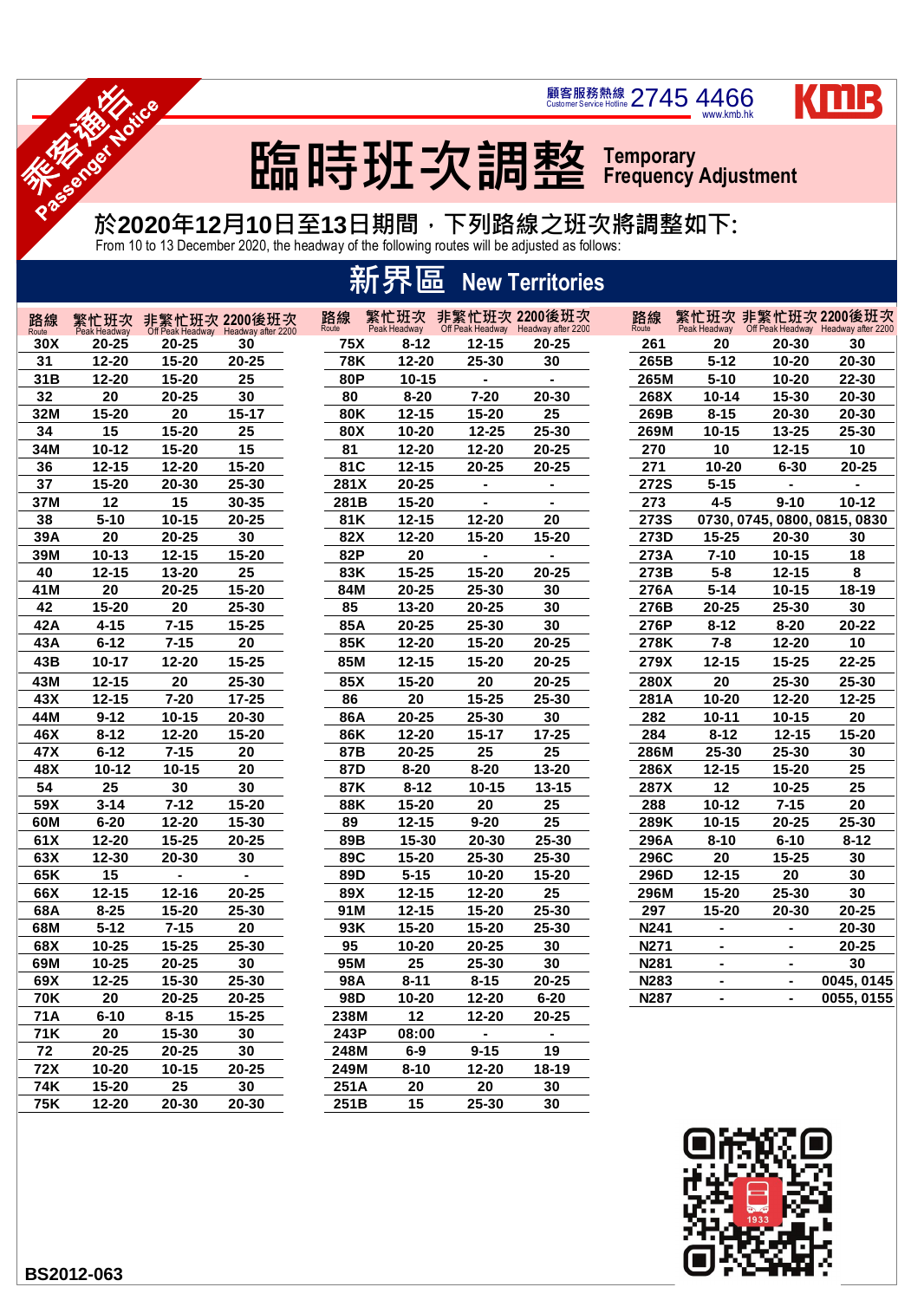## **由2020年12月10日直至另行通告止 ,路線82B班次調整如下: 美田開: 07:15a.m-08:05a.m. 大圍站開:暫停服務**



From 10 December 2020 until further notice, departures of Route 82B adjusted as below: From Mei Tin: 07:15a.m. – 08:05a.m. From Tai Wai Station: suspended



#### **OPD/P/141/20**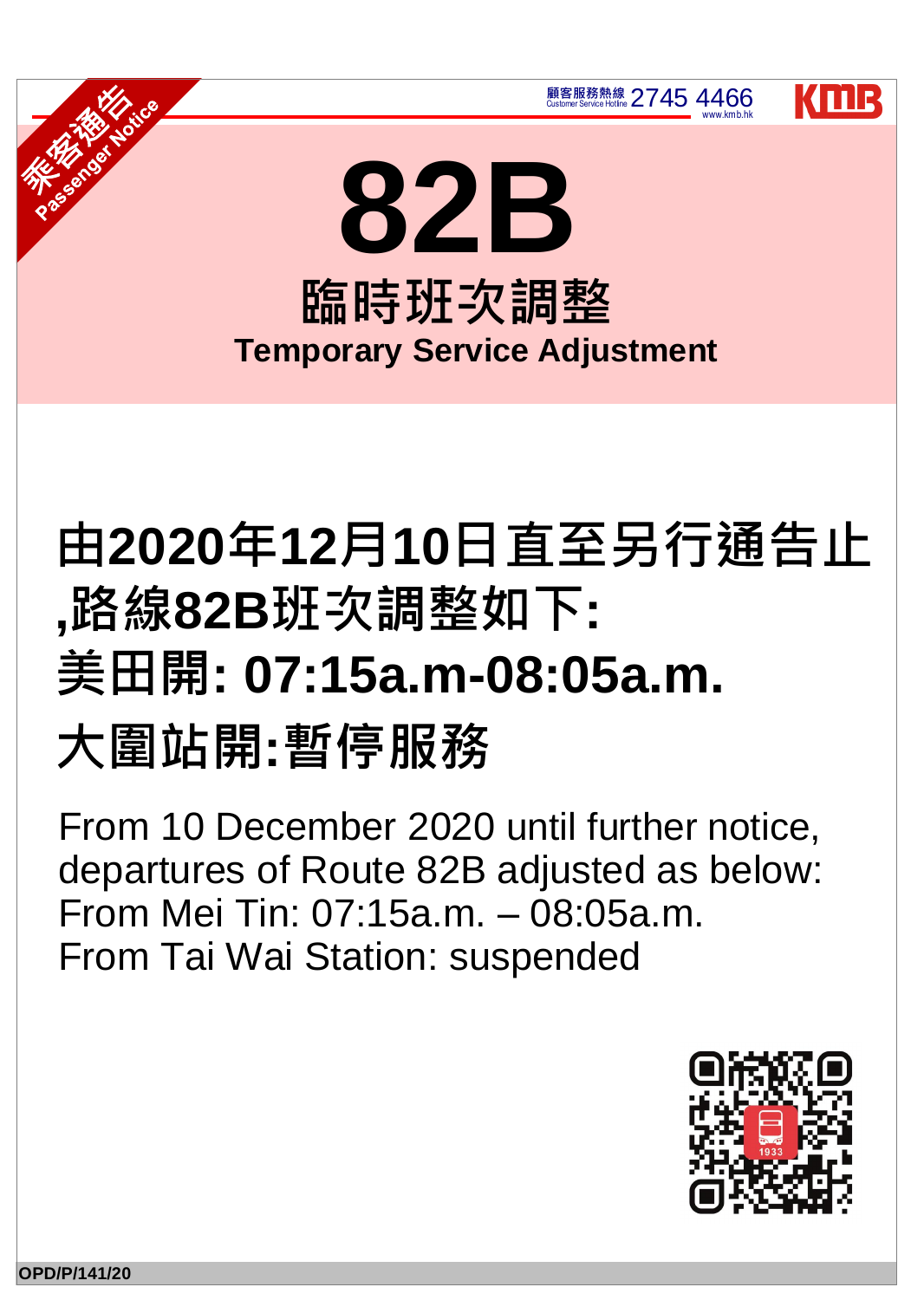**顧客服務熱線 2745 4466** www.kmb.hk



# **經運輸署批准,由2020年 1 2月10日直至另行通告 止,上述路線將臨時暫停** 服務。

## **路線暫停服務 Temporary Service Suspension 103P**

With the approval of Transport Department, from 10 December 2020 until further notice, the a b o v e r o u t e will be temporarily suspended.



#### **OPD/P/140/20**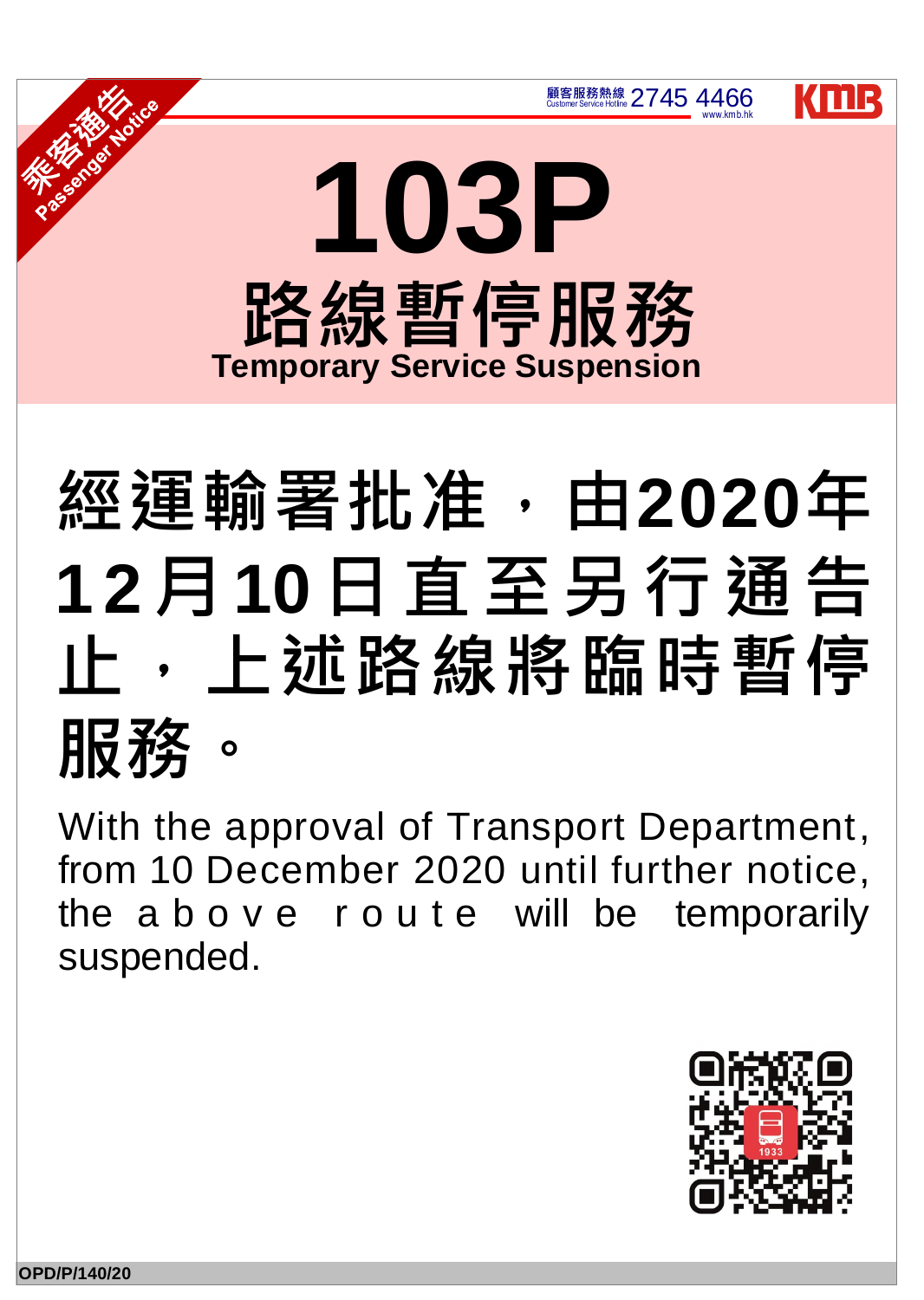# **經運輸署批准,由2020年 12月7日直至另行通告止, 上 述 路 線 將 臨 時 暫 停 服 務。**

顧客服務熱線 2745 4466 www.kmb.hk **路線暫停服務 Temporary Service Suspension 205M**

With the approval of Transport Department, from 7 December 2020 until further notice, the above route will be temporarily suspended.



KILLE

#### **OPD/P/132/20**